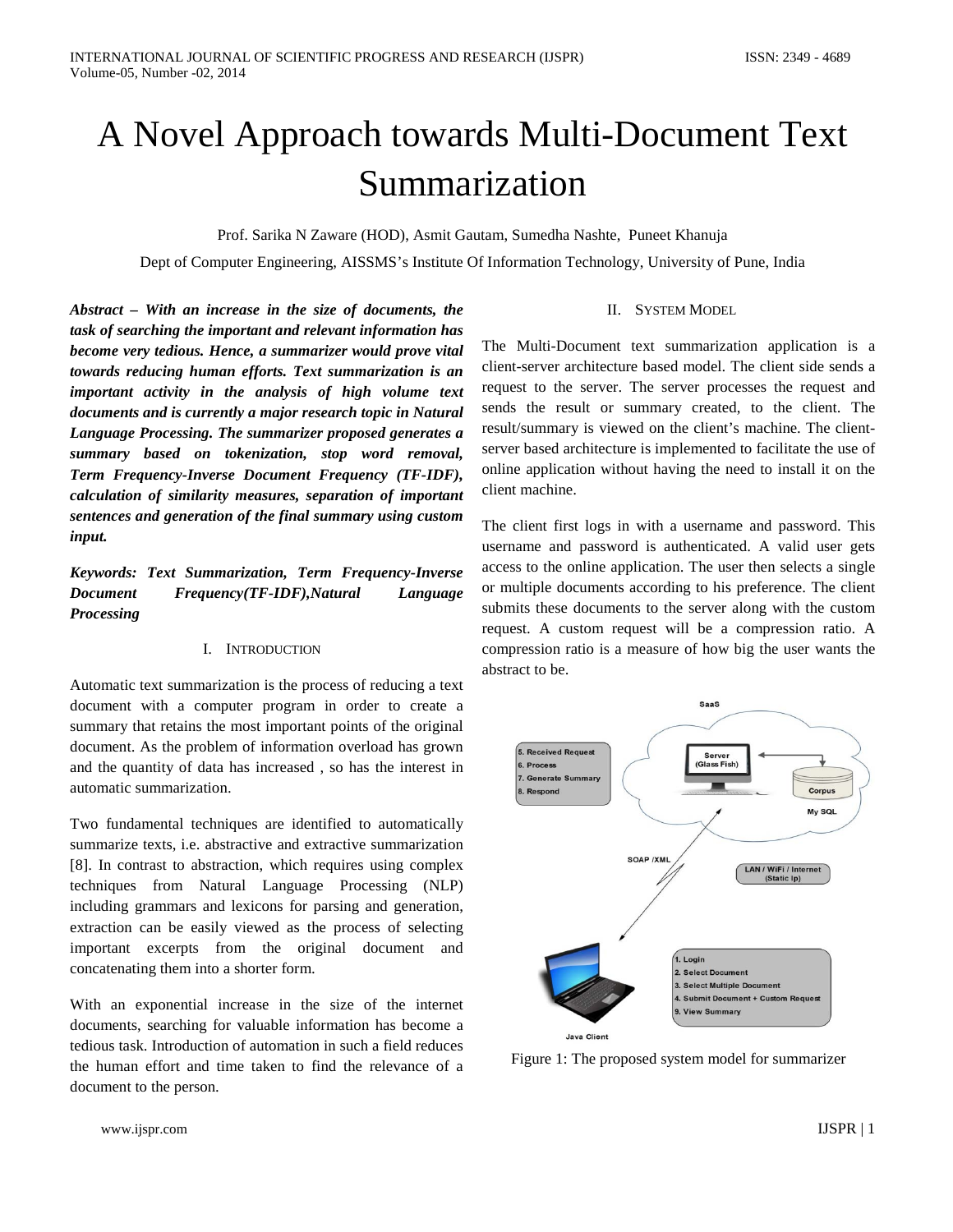This compression ratio, though, must not be greater than the length of the documents, i.e. the value should be between 0-1  $(0-100\%)$ .

The server receives the request from the client. The documents are then processed for summarization along with the custom request. The abstract is then created. This abstract is sent to the client. Final summary is viewed on the client machine.

#### III. PREVIOUS WORK

Text summarization is an important application which can be used on a day to day basis. A lot of work has been carried out in the area to reduce human effort.

Text summarization is the process of generating a summary by extracting the representative sentences from it. Anusha et al [1]l provided a technique for summarization of domainspecific text from a single web document. The summarizer uses TF/IDF, Compression Ratio to summarize the text but the generic design of an automatic summarizer is still very challenging. Work has been done based on extracting keywords and important sentences from a document. These can be converted to a starmap. Such a system can be used to eliminate duplication or for planning a lesson. The system can also facilitate plagiarism detection or useful in evaluating examination answers.

Summary of the document can also be based on sentence scoring techniques. Use of a combination of techniques like word based scoring, sentence based scoring, and graph based scoring yields a better result than individually using any of the above would produce. A combination of the algorithms may produce better results but can be much slower and at times not as efficient as any of the individual.[3]

Core concepts can be extracted from a text corpus in two phases. In the first phase, keywords are extracted by tokenizing, stop word removal and generating N-grams. The second phase includes co-word occurrence extraction and calculation of centrality measure. Lack of good stemming engine reduced the quality of tokens.[4]

Another approach to summarization uses clustering. Since documents often cover a number of topic themes with each theme represented by a cluster of highly related sentences, clustering has been explored in order to provide more informative summaries. The rank of terms on this topic theme should be very distinct from the rank of terms in other topic themes. A newly emerged framework uses sentence clustering results to improve or refine the sentence ranking results

www.ijspr.com IJSPR | 2

.Distribution of ranks of sentences in each cluster should be quite different from one another, which may serve as features of clusters and new clustering measures of sentences can be calculated accordingly.[5]

Another approach can be by giving importance of a sentence as input and text is evaluated with the help of Simplified Lesk Algorithm. According to the given percentage for summary, number of sentences is selected from the ordered number. System gives best results upto 50% summarization and satisfactory results upto 25% summarization.[7]

#### IV. PROPOSED METHODOLOGY



Figure 2: The Flow Diagram for the summarizer

The proposed system can be described in the Ten distinct phases of the working of the summarizer.

• LOGIN PHASE

In this phase the user logs in with a username and a password. The user logs on validation of username and password.

• DOCUMENT SELECTION PHASE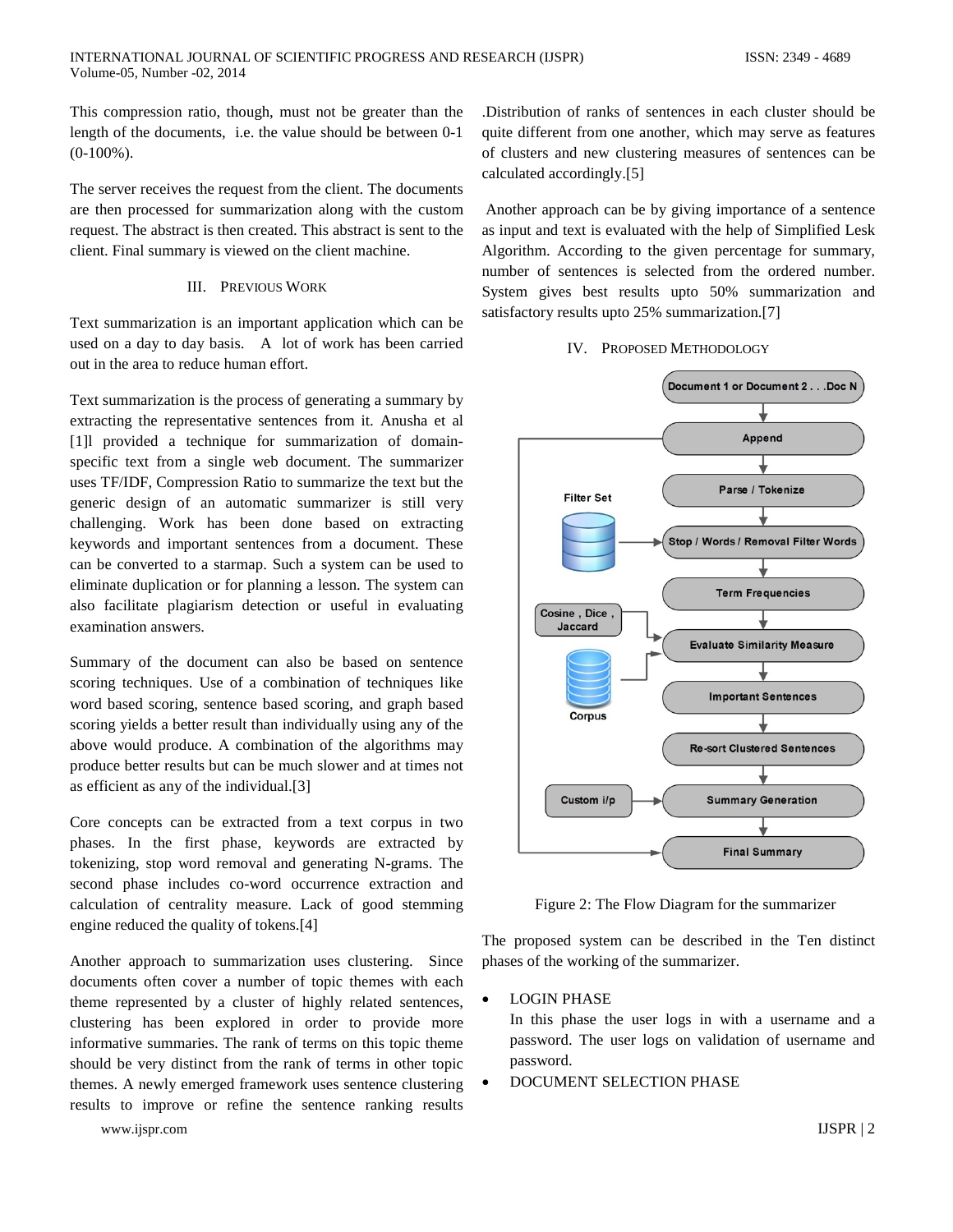The user selects single or multiple documents according to requirement.

The selected document/s are sent to the System

• APPEND PHASE

As we are using the multi-document text summarizer we have to append the different documents after uploading them on the server machine. Combining the documents into one reduces the time as the summary is generated only once.

• PARSE/TOKENIZE PHASE

The selected and appended documents are then sent to the parser.

Tokenized keywords are stored in the database.

Sentences are numbered and then the punctuations are removed.

The output we get is a tokenized document.

• STOP WORD REMOVAL

The token database is then compared with the stop word database for stop word removal.

Stop words like "and , of , the" etc. are removed

• TF-IDF CALCULATION

The revised tokens are then calculated for TF-IDF.

TF: (Term Frequency)

W<sub>i</sub> tfi where tfi is the number of times the term occurred in the document

TF\*IDF: (Inverse Document Frequency)

Wi =tfi\*idfi=tfi\*log( $N/df$ i)) where dfi is the number of documents contains term i, and N the total number of documents in the collection.[9]

TF-IDF for the tokens is calculated and stored in the TF-IDF database.

• SIMILARITY MEASURE EVALUATION

We calculate the similarity between the documents using the following:

1) Jaccard :

The Jaccard coefficient measures similarity between finite sample sets, and is defined as the size of the [intersection](http://en.wikipedia.org/wiki/Intersection_(set_theory)) divided by the size of the [union](http://en.wikipedia.org/wiki/Union_(set_theory)) of the sample sets:

 $J(A,B)=|A \cap B|/|A \cup B|$ 

(If *A* and *B* are both empty, we define  $J(A,B) = 1$ .[10]

2) Cosine:

The cosine of two vectors can be derived by using the [Euclidean dot product](http://en.wikipedia.org/wiki/Euclidean_vector%23Dot_product) formula:

## a.b=||a|| ||b|| cosΘ

The resulting similarity ranges from −1 meaning exactly opposite, to 1 meaning exactly the same, with 0 usually indicating independence, and in-between values indicating intermediate similarity or dissimilarity.[11]

www.ijspr.com IJSPR | 3

3) Dice:

For sets *X* and *Y* of keywords used in [information](http://en.wikipedia.org/wiki/Information_retrieval) [retrieval,](http://en.wikipedia.org/wiki/Information_retrieval) the coefficient may be defined as twice the shared information (intersection) over the sum of cardinalities

When taken as a string similarity measure, the coefficient may be calculated for two strings, *x* and *y* using [bigrams](http://en.wikipedia.org/wiki/Bigram) as follows:

 $S=2n_t/(n_x+n_y)$ 

where  $n_t$  is the number of character bigrams found in both strings,  $n_x$  is the number of bigrams in string x and  $n_y$  is the number of bigrams in string *y*.

A combination of any two or all three can be used for enhancing the efficiency of the system.[12]

IMPORTANT SENTENCE SELECTION

Unique sentences are selected from the document/s according to the TF-IDF calculated

The summary is thus generated from the unique sentences selected and displayed to the user.

• RE-SORT THE CLUSTERED SENTENCES After selection of the important sentences, the sentences must be sorted in an order to provide a meaningful abstract

# • SUMMARY GENERATION

The final summary is generated using the above discrete sentences and the custom input taken from the user. This summary can be then sent to the user.

## V. CONCLUSION

Researchers generally depend on a well built summary for the research paper in the literature. The summary is very important from the point of view of the analysis of the paper and the hard work of the researchers behind them.

Since there is a wide amount of textual information available on Web which cannot be analyzed by humans, a service oriented approach can be useful for retrieving important information from text. In this project we used a text summarization application for summarizing the given text by extracting relevant sentences for creating summary. The proposed method is basically an extraction based approach which can be applied to a single document or multiple documents.

# VI. FUTURE SCOPES

In future it can be used as an independent application for text summarization of heavy data on different network topologies. This application can be deployed on single server machine and